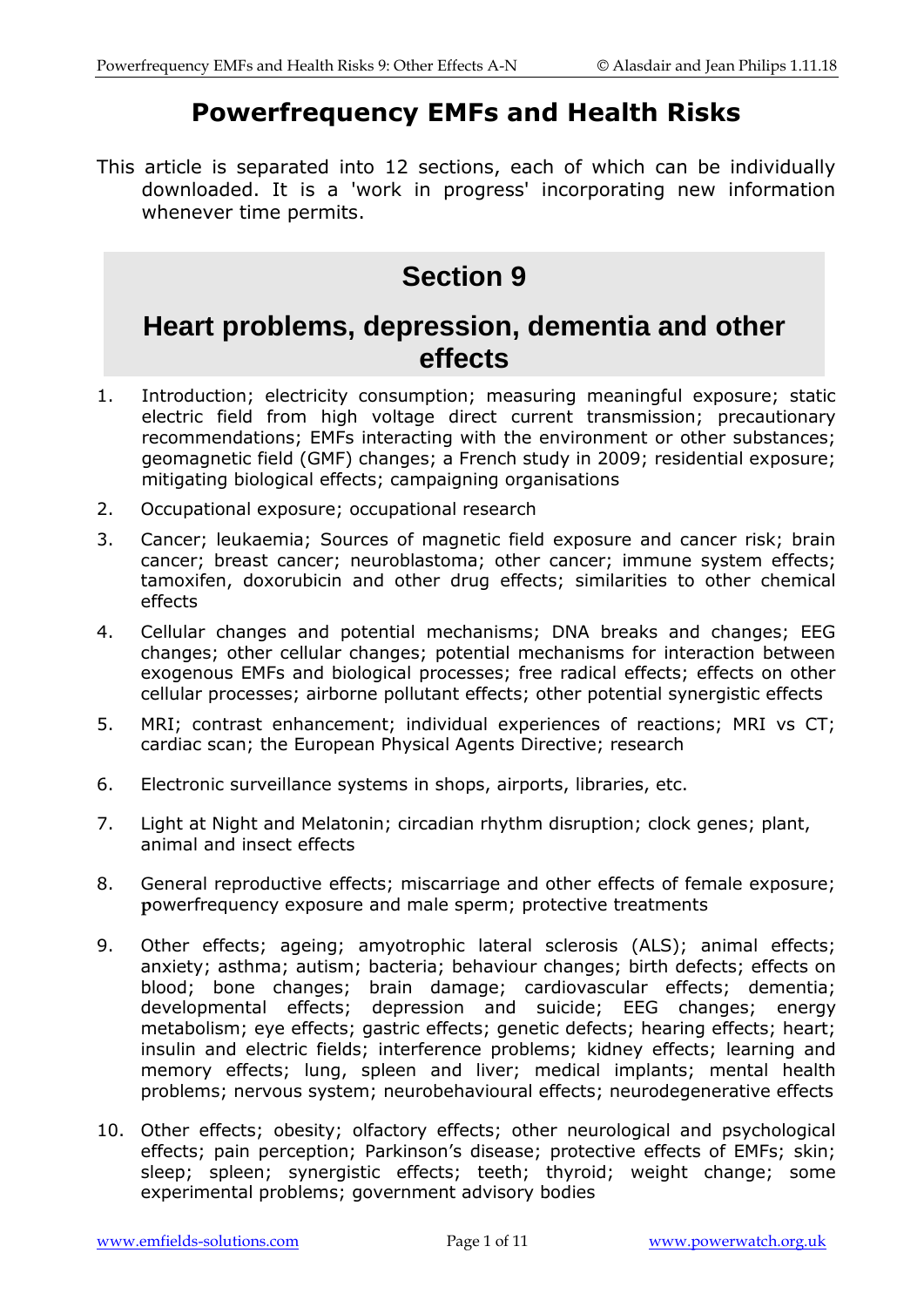- 11. Positive health effects; apoptosis; cancer treatment; cell survival and differentiation; wound healing
- 12. References 937 references

# **Animal effects, heart problems, depression, dementia and other effects**

The ICNIRP reference levels aimed to protect the general public can be exceeded in people who have a conductive implant following surgery (Valič [2009\)](http://www.ncbi.nlm.nih.gov/pubmed/19418511).

Prenatal exposure to electric fields during pregnancy until the prenatally exposed rats reached puberty resulted in growth restriction, delayed puberty and reduced growth hormone levels (Dundar [2009\)](http://www.ncbi.nlm.nih.gov/pubmed/19783573).

In a study by Bolte [\(2014](https://www.ncbi.nlm.nih.gov/pubmed/25463717)) women's exposure to extremely low frequency magnetic fields was associated with an increased score on non-specific physical symptoms.

# **Ageing**

Exposure to ELF magnetic fields may act as a risk factor for the occurrence of oxidative stressbased nervous system pathologies associated with ageing (Falon[e 2008\)](http://www.ncbi.nlm.nih.gov/pubmed/18585472).

## **Amyotrophic lateral sclerosis (ALS)**

A hypothesis suggested by Milham (2010) is that some cases of ALS (a type of motor neurone disease) are a result of extensive use of trans-cutaneous electric stimulation (TENS) machines in athletes. Possible other uses of acute shocks to the body, such as electrical diathermy, ECT and electro-surgery may also be implicated. Football, baseball and soccer players have a significantly high risk of ALS, indeed Lou Gehrig's disease, as it is also known as, takes the name of the baseball player in whom it was first diagnosed. Johansen & Olsen [\(1998\)](http://www.ncbi.nlm.nih.gov/pubmed/9717880) found an increased risk of ALS associated with above-average levels of exposure to electromagnetic fields and possibly due to repeated episodes with electric shocks. Koeman [\(2017\)](https://www.ncbi.nlm.nih.gov/pubmed/28356332) found a positive association between occupational ELF-MF exposure and ALS. *"Jobs with relatively high extremely low frequency electromagnetic fields levels include electric line installers, welders, sewing-machine operators, and aircraft*  pilots; these are essentially jobs where workers are placed in close proximity to appliances that use a lot of *electricity."*

# **Animal effects**

It is now an accepted fact that many animals, including bats [\(Tian 2015\)](https://www.ncbi.nlm.nih.gov/pubmed/25922944), sense the always-on, very weak magnetic field of Earth. This light-dependent magnetic compass is thought to be mediated by photochemical transformations in cryptochrome proteins (Dodson [2013,](https://www.ncbi.nlm.nih.gov/pubmed/23938034) Bialas [2016,](https://www.ncbi.nlm.nih.gov/pubmed/27958724) Hiscock [2016,](https://www.ncbi.nlm.nih.gov/pubmed/27044102) Pinzon-Rodriguez [2018\)](https://www.ncbi.nlm.nih.gov/pubmed/29593090). Giachello [\(2016\)](https://www.ncbi.nlm.nih.gov/pubmed/27798129) and Fusani [\(2014\)](https://www.ncbi.nlm.nih.gov/pubmed/24622895) provided evidence to show that the activity of cryptochrome is sensitive to an external MF that is capable of modifying animal behaviour. Birds, fish, and other migratory animals dominate the list; it makes sense for them to have a built-in compass for their globetrotting journeys. Putman [\(2015\)](https://www.ncbi.nlm.nih.gov/pubmed/25833134) suggests that the magnetic navigation behaviour of sea turtles is intimately tied to their oceanic ecology and is shaped by a complex interplay between ocean circulation and geomagnetic dynamics.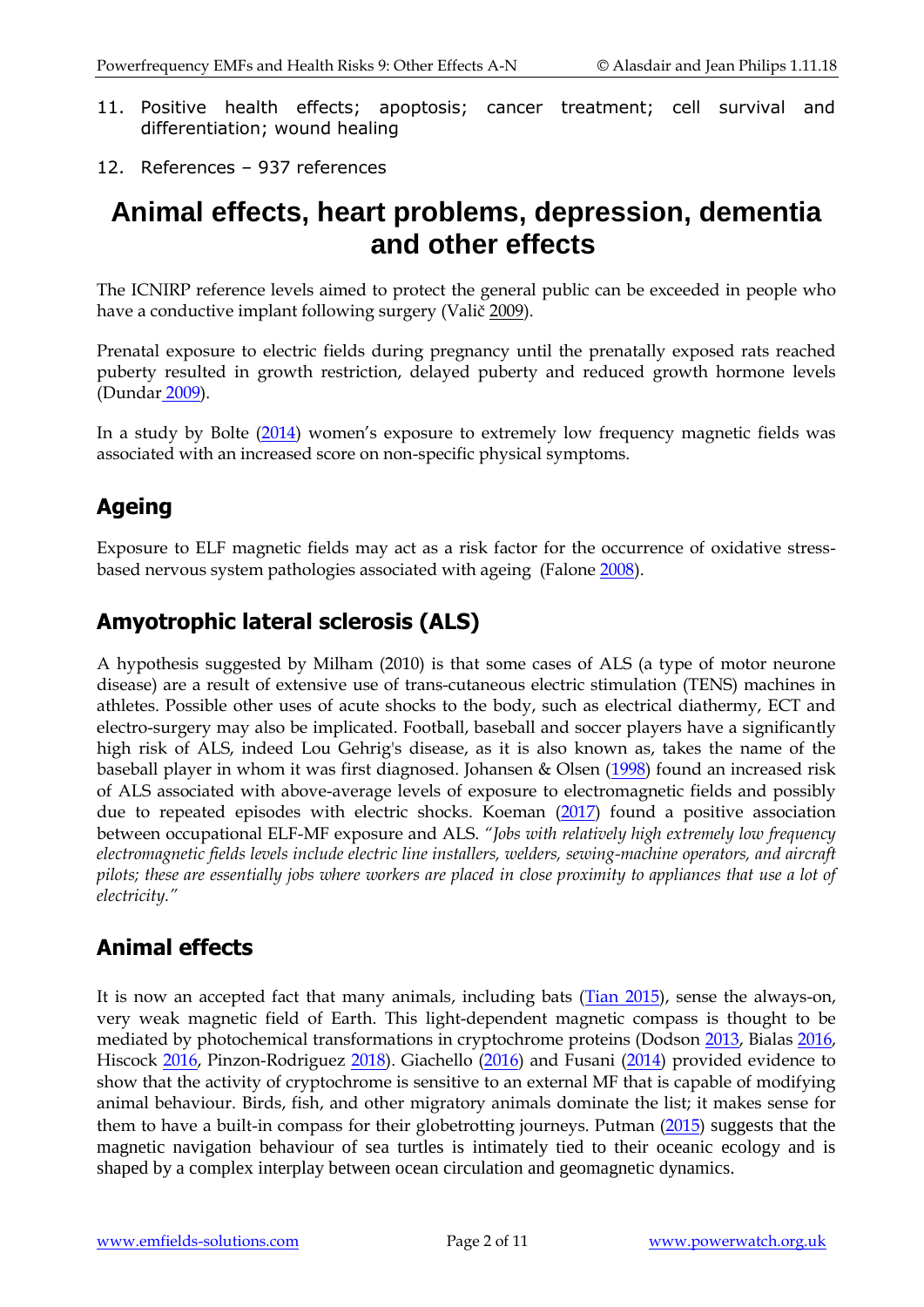In recent years, researchers have found that less speedy creatures—lobsters, worms, snails, frogs, newts—possess the sense. Mammals, too, seem to respond to Earth's field: In experiments, wood mice and mole rats use magnetic field lines in siting their nests; cattle and deer orient their bodies along them when grazing; and dogs point themselves north or south when they urinate or defecate. Shakhparonov & Ogurtsov  $(2017)$  found that some frogs can obtain directional information from the Earth's magnetic field, but only in the breeding migratory state.

In a study by Diego-Rasilla [\(2017\)](https://www.ncbi.nlm.nih.gov/pubmed/28251303) two species of lizard exhibited a highly significant bimodal orientation along the north-northeast and south-southwest magnetic axis. The evidence from this study suggests that free-living lacertid lizards exhibit magnetic alignment behaviour, since their body alignments cannot be explained by an effect of the sun's position. On the contrary, lizard orientations were significantly correlated with geomagnetic field values at the time of each observation.

Any exogenous magnetic fields may affect the behaviour, and in some cases, wellbeing and even survival of animals whose magnetic sense is interfered with.

In a study by Wyszkowska [\(2016\)](https://www.ncbi.nlm.nih.gov/pubmed/27808167) ELF EMF exposure caused dramatic changes in behaviour, physiology and protein expression in desert locusts, and this study lays the foundation to explore the ecological significance of these effects in other flying insects.

## **Anxiety**

Chronic exposure to ELF EMFs produced anxiety-type behaviour in rats whilst increasing learning and memory (LH He [2011\)](http://www.ncbi.nlm.nih.gov/pubmed/22088536). ELFMF significantly induced anxiety behaviour, and indicated the involvement of NMDA receptor in its effect (Salunk[e 2014\)](https://www.ncbi.nlm.nih.gov/pubmed/24131395).

### **Asthma**

In a study by Li [\(2011\)](http://www.ncbi.nlm.nih.gov/pubmed/21810627), pregnant women wore a small EMF meter during pregnancy to measure their daily exposure to magnetic fields. The researchers followed the 626 children born to these women for 13 years and found that women exposed to the highest levels of magnetic fields were 3½ times more likely to have a child later diagnosed with asthma.. Those with known risk factors were more likely to have a child with asthma, if they were also exposed to high magnetic field levels. Dr Li said *"You should avoid electromagnetic fields as much as you can, especially during pregnancy."*

Beale (2001) found significantly elevated odds for asthma and combined chronic illnesses in people living near high-voltage power lines.

### **Autism**

Alsaeed [\(2014\)](http://www.ncbi.nlm.nih.gov/pubmed/24970316) concluded that his study results were supportive of the hypothesis of a causal link between exposure to ELF-EMF and autism spectrum disorders, and that further tests were recommended.

# **Bacteria**

At 4, 6 and 8 hours of incubation, the number of cells, including E.Coli, was significantly decreased in bacteria exposed to EMFs. At 24 hours incubation, the percentage of cells increased, suggesting a progressive adaptive response (Segatore [2012\)](http://www.ncbi.nlm.nih.gov/pubmed/22577384). Fijałkowski ([2015\)](https://www.ncbi.nlm.nih.gov/pubmed/24460420) found that exposure of bacteria to extremely low frequency magnetic fields could affect growth (Bayır [2015\)](https://www.ncbi.nlm.nih.gov/pubmed/24279632), metabolic activity and biofilm formation.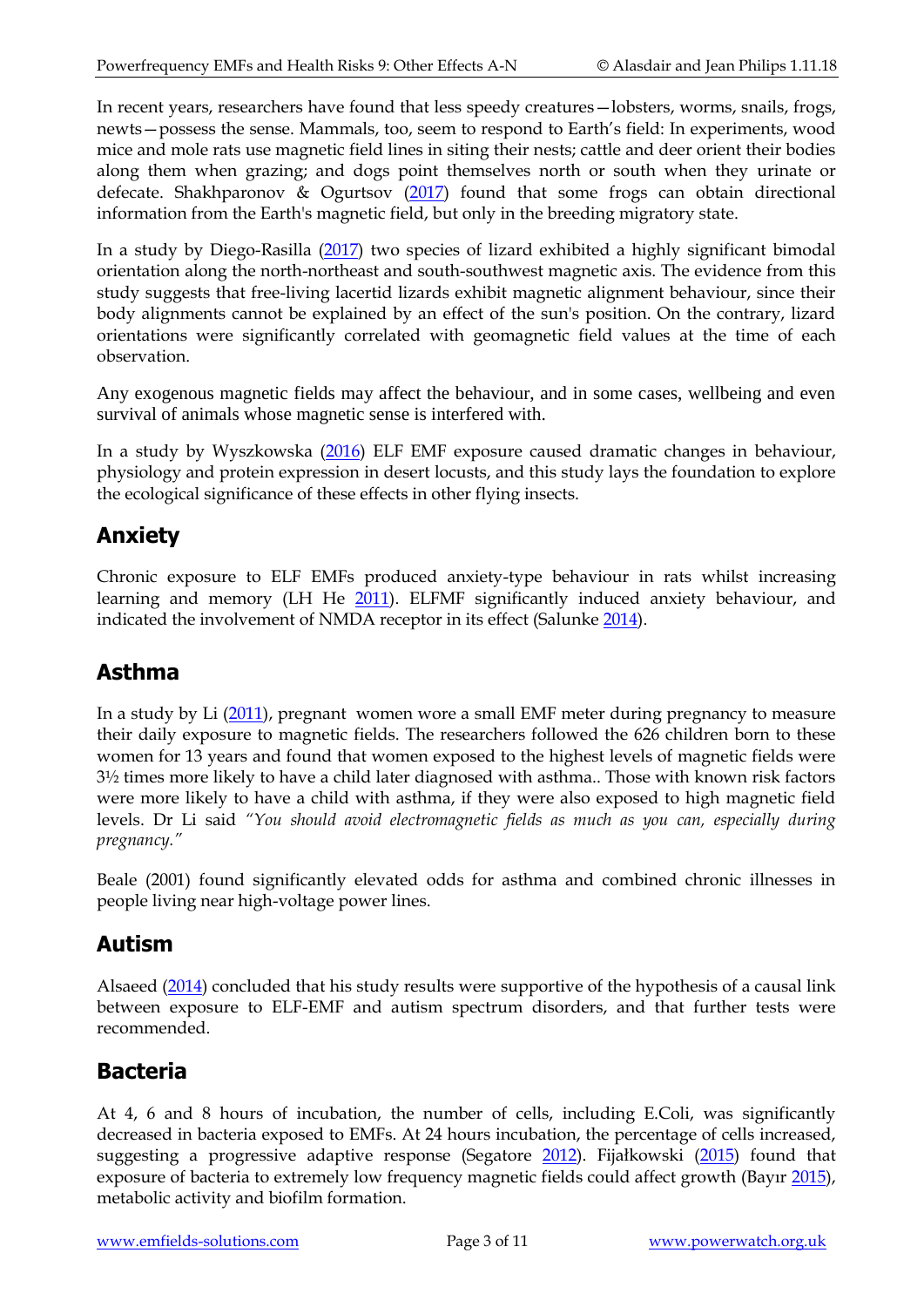### **Behaviour changes**

Behaviour changes were observed in young male gerbils (Janac [2012\)](http://www.ncbi.nlm.nih.gov/pubmed/22221164) to a range of low frequency signal values. The changes varied according to the animal's age, suggesting the effects were at least in part due to the changes in brain structure responsible for a control of motor behaviour. Regardless of the ELF-MF signal level, increased motor behaviour was observed 3 days after the exposure had stopped, showing a delayed effect. Legros [\(2012\)](https://www.ncbi.nlm.nih.gov/pubmed/21894451) found that that 1 h of 60 Hz magnetic field exposure may modulate human involuntary motor control, but that the levels were way above levels that the general public is normally exposed to.

Exposure to a fairly high magnetic field reduced activity in planaria by about 50% which was comparable to the non-specific effects of morphine (Murugan & Persinger [2014\)](https://www.ncbi.nlm.nih.gov/pubmed/24720710).

Prenatal exposure to magnetic fields within a specific "window" of intensities that overlap with values found in many human habitats may produce long-term changes in behaviours (St-Pierre & Persinger [2008\)](http://www.ncbi.nlm.nih.gov/pubmed/19037784). Interestingly, the higher exposure levels had fewer effects than the lower ones.

Immediately after the end of ELF EMF exposures, locomotor activity significantly decreased compared to sham group (Rostami [2016\)](https://www.ncbi.nlm.nih.gov/pubmed/27330708). Proteome analysis also revealed global changes in whole brain proteome after treatment. However, Shin [\(2007\)](https://www.ncbi.nlm.nih.gov/pubmed/18094524) found that exposure to extremely low frequency magnetic field for one or seven days enhanced locomotor activity in a timedependent manner. Dimitrijević (2013) and Zmejkoski [\(2017\)](https://www.ncbi.nlm.nih.gov/pubmed/27921519) found exposure to ELF magnetic fields decreased locomotor activity in flies depending on their genetic background.

### **Birth Defects**

Malagoli [\(2012\)](http://www.ncbi.nlm.nih.gov/pubmed/22826845) found no evidence of very low levels of PF EMFs (equal to or greater than 0.1 microtesla) causing birth defects. It may be that there were insufficient people cases in levels of 0.3 microtesla or above, but 0.1 does seem to be very low. The authors say that small or moderate effects may have gone undetected, but they concluded that there were unlikely to be major effects due to magnetic field exposure during early pregnancy.

### **Effects on blood**

Exposure to ELF-EMFs before incubation produced a loss in the mobility of red blood cells in the blood of hatching chicks (Mohamed [2015\)](http://www.ncbi.nlm.nih.gov/pubmed/26525029). Sihem [\(2006\)](https://www.ncbi.nlm.nih.gov/pubmed/27265659) concluded that sub-acute exposure to magnetic fields induced elevations in haematocrit, haemoglobin, plasma fuel metabolites and tissue enzymes release within the blood.

### **Bone changes**

The study by Akdag [\(2010\)](http://www.ncbi.nlm.nih.gov/pubmed/20230292) demonstrated that 100 microT-MF and 500 microT-MF can affect biomechanical and geometrical properties of rats' bone. Long-term ELF-MF exposure was found to affect the chemical structure and metabolism of bone by changing the levels of some important elements such as calcium, zinc and magnesium in rats (Ulku [2011\)](http://www.ncbi.nlm.nih.gov/pubmed/20872091). Long-term exposure to EMFs was found to affect bone and thyroid metabolism and also increased oxidative stress index (Kunt [2016\)](http://www.ncbi.nlm.nih.gov/pubmed/26929645).

Juutilainen [\(2005\)](http://www.ncbi.nlm.nih.gov/pubmed/16037961) reviewed studies on EMF effects on development. The author concluded that the only finding that showed some consistency was an increase of minor skeleton alterations in several experiments. Bone marrow stem cell growth was affected by EMF exposure (Yu [2014\)](http://www.ncbi.nlm.nih.gov/pubmed/24710940).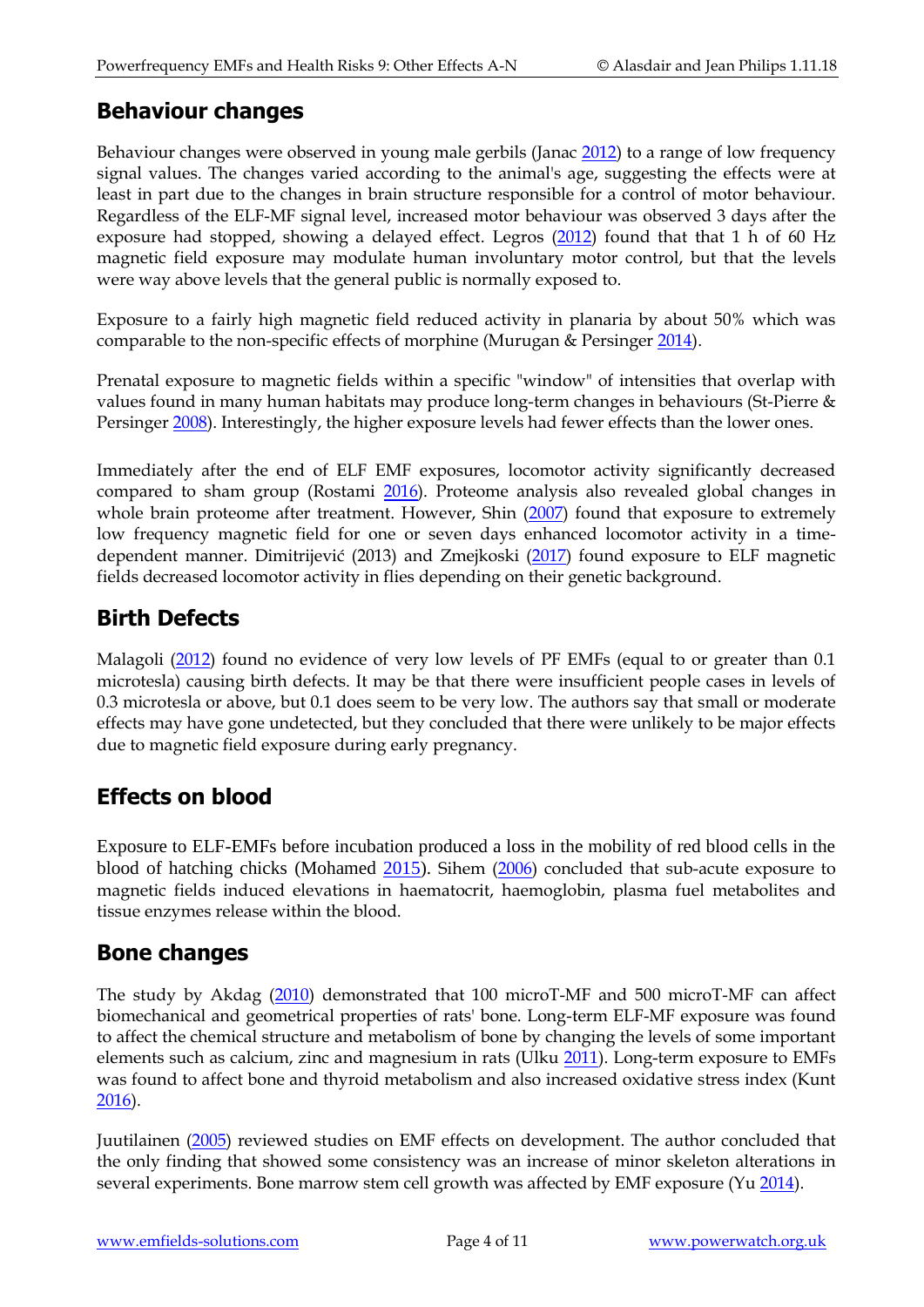#### **Brain damage**

Electromagnetic fields have toxic effects on brain cells by increasing the number of dead cells and degeneration of brains' tissues of exposed chicken embryos. These findings suggest that the electromagnetic fields induce brain damages at different levels (Lahijani [2011\)](https://www.ncbi.nlm.nih.gov/pubmed/21861693).

Samiee & Samiee [\(2016\)](https://www.ncbi.nlm.nih.gov/pubmed/?term=27362452) found that exposure of Cyprinus carpio to artificial ELF-EMF caused severe histopathological changes in the brain at field intensities equal to or greater than 3 mT leading to brain necrosis.

### **Cardiovascular effects**

Occupational studies into cardiovascular effects and EMFs have found a negative association (Cooper [2009\)](http://www.ncbi.nlm.nih.gov/pubmed/19064188). This has primarily been put down to the 'healthy worker effect' rather than a general protective effect of EMFs. Heart rate variability (HRV) and arrhythmia have been used as indicators of biological effects as a result of EMF exposure. Borjanovic [\(2005\)](http://www.ncbi.nlm.nih.gov/pubmed/16230832) and Bortkiewicz [\(2006\)](http://www.ncbi.nlm.nih.gov/pubmed/16881599) found significant changes in studies of people occupationally exposed to EMFs. Many workers are not only exposed to levels of EMFs in an intermittent or continuous way, but they may also be exposed to a variety of other harmful agents (chemicals, etc.) which may modify or confound any association between EMF exposure and cardiac function (Feychting [2005\)](http://www.ncbi.nlm.nih.gov/pubmed/15760285). The problem of studies using mortality data is that cardiovascular deaths are not reported accurately (Sington & Cottrell [2002\)](http://www.ncbi.nlm.nih.gov/pubmed/12101193), so good information is hard to obtain.

A study by Kheifets [\(2007\)](http://www.ncbi.nlm.nih.gov/pubmed/17353960) found no relation between low-frequency electric and magnetic fields and cardiovascular disease, or cardiovascular effects (McNamee [2011\)](http://www.ncbi.nlm.nih.gov/pubmed/20496180). McNamee [\(2009\)](http://www.ncbi.nlm.nih.gov/pubmed/19221783) suggests that the heart itself is an unlikely candidate site for biological interaction with EMFs from the perspective of direct electrical stimulation of the muscle tissue. However, Savitz [\(1999\)](http://www.ncbi.nlm.nih.gov/pubmed/9921958) hypothesised that cardiac control may be implicated, as a longer period of employment in positions with elevated EMF exposure was associated with an increased risk of mortality from arrhythmia-related conditions and from acute myocardial infarction (AMI). The relationship between risk and genetic susceptibility may add to the complexity, as Håkansson [\(2003\)](http://www.ncbi.nlm.nih.gov/pubmed/12965879) found that the risk of AMI was strengthened among ELF magnetic field-exposed subjects with genetic susceptibility to the disease. It may depend on the quality of the ELF EMFs, as shown from a study by Fang [\(2016\)](https://www.ncbi.nlm.nih.gov/pubmed/27886102) that a short time exposure to ELF-PEMF can affect the properties of ECG signals.

Korpinen [\(2013\)](http://www.ncbi.nlm.nih.gov/pubmed/24033389) believed that implantable cardioverter defibrillators might malfunction within 11.5 metres from 400 kV power lines.

Sastre [\(2000\)](http://www.ncbi.nlm.nih.gov/pubmed/11068227) suggested that EMF exposure at brain frequencies may have more of an effect than 60 Hz fields, given the central origin of autonomic cardiac control.

A study by Bellieni [\(2008\)](http://www.ncbi.nlm.nih.gov/pubmed/18450804?ordinalpos=1&itool=EntrezSystem2.PEntrez.Pubmed.Pubmed_ResultsPanel.Pubmed_RVDocSum) found that the electromagnetic fields produced by incubators influenced the HRV in newborn babies. This variability could impede the development of the nervous system which can lead to cot death. As children may be exposed to high EMFs from incubators for some considerable time, it was felt that further research should be undertaken to establish whether there are any long-term health consequences. The fields are low and are similar to those that babies could be exposed to as a result of electrical equipment near their bed or the presence of electricity powerlines near their home. A previous study [\(2005\)](http://www.ncbi.nlm.nih.gov/pubmed/15719965?ordinalpos=2&itool=EntrezSystem2.PEntrez.Pubmed.Pubmed_ResultsPanel.Pubmed_RVDocSum) had shown that screening of the incubators by iron or mu-metal significantly reduced exposure for both babies and caregivers.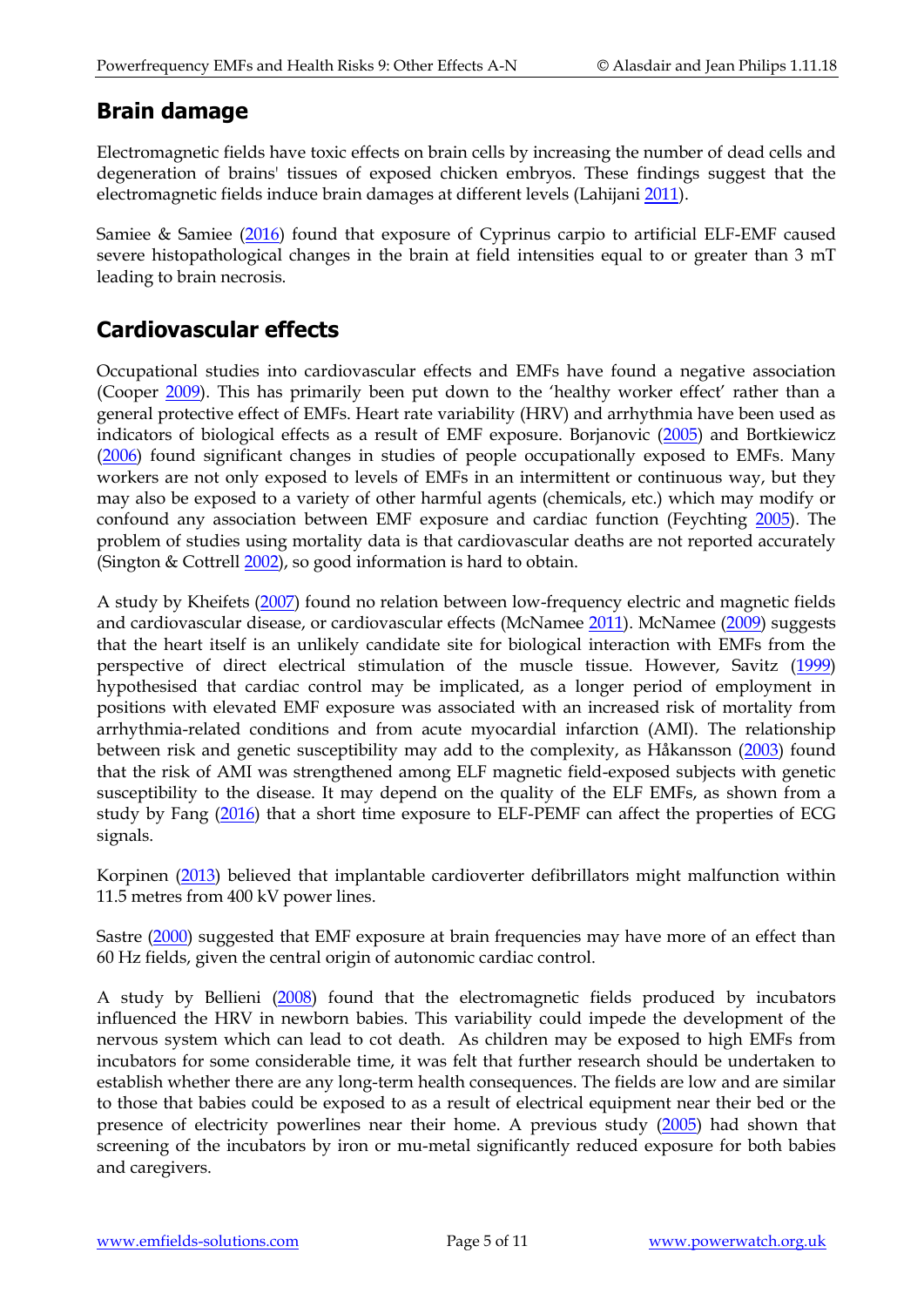Calcium ions and nitric oxide activity have been proposed as possible mechanisms of EMF interaction from a cardiovascular perspective (Bauréus Koch [2003\)](http://www.ncbi.nlm.nih.gov/pubmed/12929158).

Research (Okubo [2001,](http://www.ncbi.nlm.nih.gov/pubmed/11171798) Kim [2006\)](http://www.ncbi.nlm.nih.gov/pubmed/16735677) has shown a strong correlation between myocardial calcium handling and the function of HSP70 (a family of heat shock proteins, helping protect cells from stress) and George [\(2008\)](http://www.ncbi.nlm.nih.gov/pubmed/18446816?ordinalpos=4&itool=EntrezSystem2.PEntrez.Pubmed.Pubmed_ResultsPanel.Pubmed_RVDocSum) found that EMF exposure induced the production of HSP70 which helped improve tolerance to reduced blood flow.

Investigations into blood pressure changes as a result of magnetic field exposure have, by and large, been negative (Ghione [2005\)](http://www.ncbi.nlm.nih.gov/pubmed/15911132). A previous study by Ghione [\(2004\)](http://www.ncbi.nlm.nih.gov/pubmed/15042625) had shown an increase in blood pressure as a result of exposure, but the protocol used was different. The different frequency used in the 2004 study may, of course, suggest a genuine window effect.

Scientific evidence on possible effects of EMF exposure on heart rate (HR) and HRV is inconclusive; small sample sizes make the detection of subtle effects difficult; differences in applied field homogeneity between experiments and the application of the field in an intermittent versus a continuous manner may account for some of the variation in results. In a study by Baldi [\(2007\)](http://www.ncbi.nlm.nih.gov/pubmed/16988996), the results show a heart rate variation in all the subjects when they are exposed to the same ELF-PEMF.

When magnetic fields were applied to quail embryos aged between 48 and 72 h, in sessions of 2 h (6 h/day) and 3 h (9 h/day) with exposure intervals between 6 and 5 h, respectively, blood vascular formation was inhibited, but not other exposure timings. The authors felt that the results show a "window effect" regarding exposure time, which could explain the variance in study findings (Costa [2013\)](http://www.ncbi.nlm.nih.gov/pubmed/23060284).

A recent Russian study [\(2012\)](http://www.ncbi.nlm.nih.gov/pubmed?term=23272585) showed evidence of a possible correlation between increasing electromagnetic pollution and the risk of cardiovascular disease.

At greater EMF strengths or shorter exposures, the ability of the body to develop compensation mechanisms is reduced and the potential for heart-related effects increases. The author of the review (Elmas [2016\)](http://www.ncbi.nlm.nih.gov/pubmed/24021427) concluded that *"until the effects of EMF on heart tissue are more fully explored, electronic devices generating EMFs should be approached with caution"*.

Kiray [\(2013\)](http://www.ncbi.nlm.nih.gov/pubmed/22323476) found that magnetic field exposure caused oxidative stress, apoptosis and morphologic damage in the myocardium of adult rats. The authors felt that magnetic field-related changes could be the result of increased oxidative stress.

# **Dementia**

SCENHIR (the Scientific Committee on Emerging and Newly Identified Health Risks) in 2009, concluded that exposure to ELF could result in a possible increase in Alzheimer's disease. Huss [\(2009\)](http://www.ncbi.nlm.nih.gov/pubmed/18990717?ordinalpos=2&itool=EntrezSystem2.PEntrez.Pubmed.Pubmed_ResultsPanel.Pubmed_DefaultReportPanel.Pubmed_RVDocSum) found that Alzheimer's disease and general senile dementias were associated with living near powerlines; there was a dose-response relation with respect to years of residence. The longer people lived there, the greater the risk. They did not find the same risk for ALS or Parkinson's which have been linked to occupational exposure. Maybe this is an example of the 'window' effect. The study looked at mortality data rather than diagnosis, which can underestimate numbers as chronic conditions are not always listed on death certificates, instead you find the acute condition responsible for death, such as pneumonia.

High exposures to EMFs increased the risk of developing dementia amongst twins in a Swedish study, but not lower exposures (Andel [2010\)](http://www.ncbi.nlm.nih.gov/pubmed/20622138). 50 Hz ELF-MF increased the frequency of cells with (large) micronuclei and nuclear buds indicating that fields above 50 μT might induce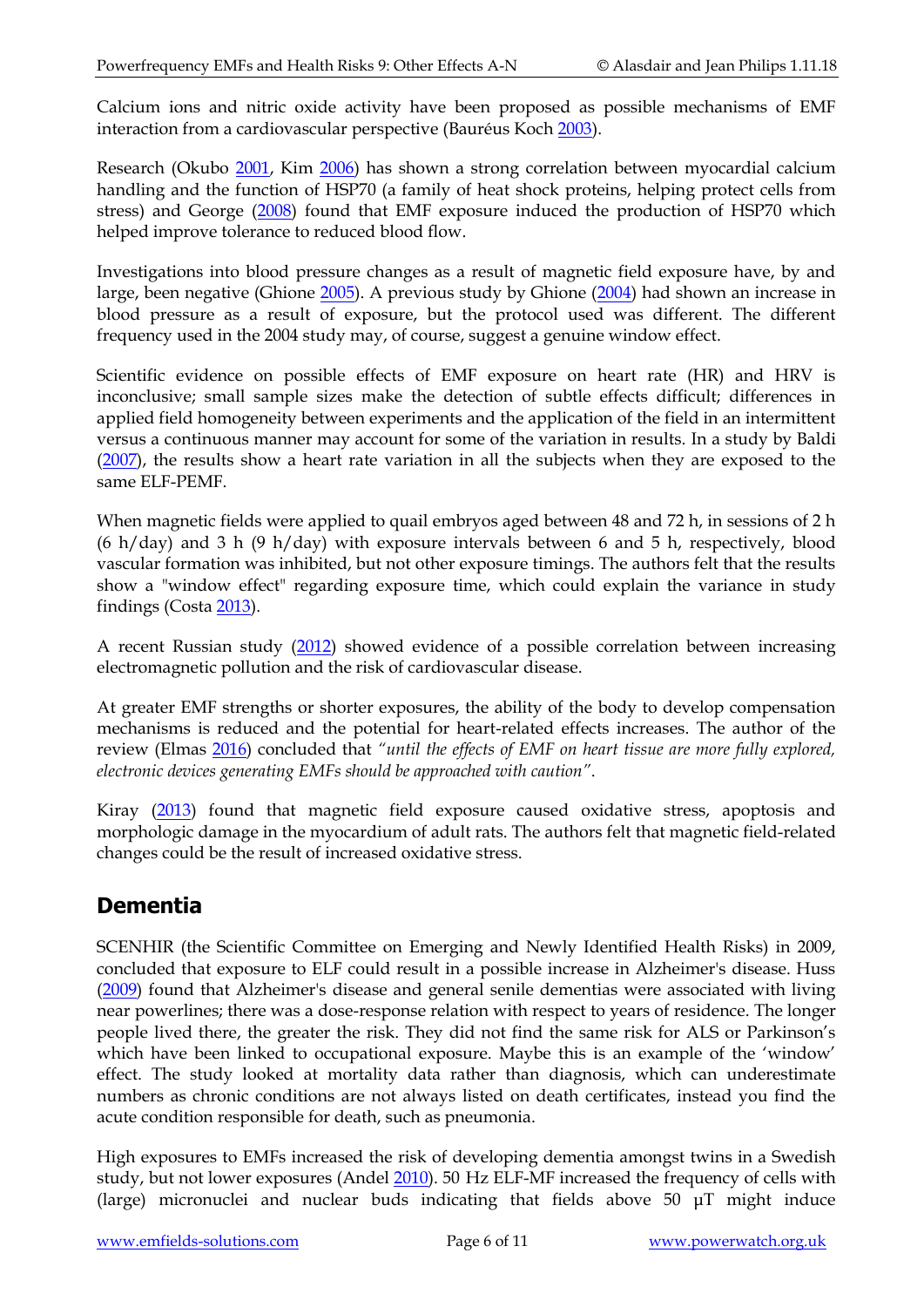chromosome instabilities such as those found in AD patients (Maes [2015\)](https://www.ncbi.nlm.nih.gov/pubmed/26757040). Alzheimer's disease is characterized by a number of events that have, at least partially, a genetic origin. In particular, trisomy of chromosomes 17 and 21 seems to be involved. Overall ELF-EMFs have not been identified as genotoxic agents, but there are some papers in the scientific literature that indicate that they may enhance the effects of agents that are known to induce mutations or tumours. There are also some indications that ELF-EMFs may induce aneuploidy. This opens some perspectives for investigating the possible association between ELF-EMFs and Alzheimer's (Maes & Verschaeve [2012\)](https://www.ncbi.nlm.nih.gov/pubmed/21935970).

Feychting [\(2003\)](http://www.ncbi.nlm.nih.gov/pubmed/12843764) suggested that *"EMF exposure increases the risk of early-onset Alzheimer's disease, and suggests that magnetic field exposure may represent a late-acting influence in the disease process."*

The accumulation of iron oxides-mainly magnetite-with amyloid peptide is a key process in the development of Alzheimer's disease (AD). This has strong implications for MF induced Alzheimer's (Tahirbegi [2016\)](https://www.ncbi.nlm.nih.gov/pubmed/27734811).

There were weak indications of an increased risk for persons diagnosed with Alzheimer's disease by the age of 75 years living within 50 m of a power line (Frei [2013\)](http://www.ncbi.nlm.nih.gov/pubmed/23572049).

#### **Developmental effects**

EMF exposure of pregnant mice was found to affect reelin and Dab1 expression (Hemmati [2014\)](http://www.ncbi.nlm.nih.gov/pubmed/24584565). The Dab1 gene and the reelin glycoprotein play a part in the developing cerebral cortex's neuronal connections. In humans, reelin mutations are associated with brain malformations and mental retardation.

#### **Depression and Suicide**

There have been some studies looking at the possibility of magnetic field exposure from powerlines being associated with an increased risk of depression, and even suicide. The California report, 2002, previously referred to, also suggested a possible link between suicide and magnetic fields.

The mechanism by which this effect can occur is not clear, but Szemerszky [\(2009\)](http://www.ncbi.nlm.nih.gov/pubmed?term=19883742) suggests that long and continuous exposure to a relatively high electromagnetic field could count as a mild stress situation and could be a factor in the development of a depressive state or metabolic disturbances. Madjid Ansari [\(2016\)](http://www.ncbi.nlm.nih.gov/pubmed/26764231) concluded that long term ELF MF exposure could increase the depressive disorder in mice, reversing the anti-depressant activity of L-NAME indicating a probable increase in the brain nitric oxide.

High intensity and chronic exposure to ELF-MF induces an increase in corticosterone secretion, along with depression- and/or anxiety-like behaviour (Kitaoka [2013\)](http://www.ncbi.nlm.nih.gov/pubmed/22753092). Short-term exposure to an ELF EMF increased situational anxiety (Balassa 2009). The mechanism underlying ELF-MFinduced depression is considered to involve adrenal steroidogenesis, which is triggered by ELF-MF exposure. Kitaoka [\(2016\)](https://www.ncbi.nlm.nih.gov/pubmed/27100201) found that ELF-MF exposure stimulates adrenal steroidogenesis.

Some of the researchers suggested that magnetic fields affect the action of the pineal gland and interfere with its production of the neurotransmitter serotonin (Janac [2009\)](https://www.ncbi.nlm.nih.gov/pubmed/19893078) and the hormone melatonin (see the article "Melatonin"). Melatonin levels are low in depressed people end EMFs reduce the production of melatonin, so this hypothesis seems very promising.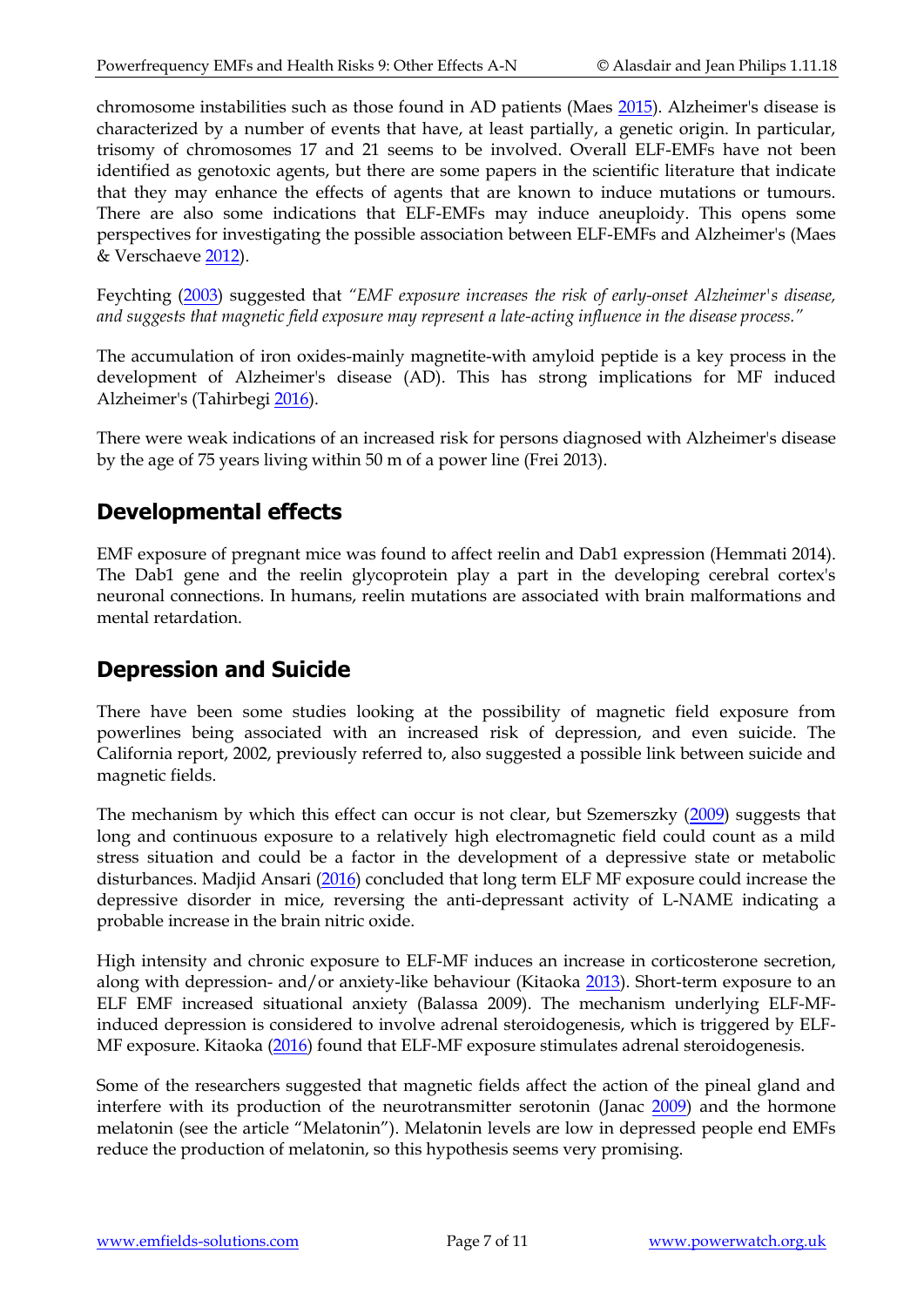#### **EEG changes**

Cvetkovic & Cosic [\(2009\)](http://www.ncbi.nlm.nih.gov/pubmed/19707808) found that EEG activity changed with exposure to different ELF frequencies. One of the uses this could be put to, the authors suggested was for treatment of neurophysiological abnormalities such as sleep and psychiatric disorders. No comment was made as to whether such abnormalities could be induced in this way.

#### **Energy metabolism**

In a study by Sedghi (2006) exposed guinea pigs' total lipid and cholesterol levels were significantly decreased as well as the triglyceride levels. An exposure for 4 hours daily led to a significant increase in the levels of lipoproteins, cortisol, and glucose in the serum. Bahaoddini (2008) found that the glucose level in a group of rats exposed to EMFs was significantly higher and the body weight gain, insulin and cholesterol levels were decreased.

# **Eye effects**

High levels of EMF exposure for more than 24 hours might induce DNA double-strand breaks in human lens epithelial cells in vitro (Du [2008\)](http://www.ncbi.nlm.nih.gov/pubmed/18275113).

### **Gastric effects**

Hong's study [\(2011\)](http://www.ncbi.nlm.nih.gov/pubmed/21860591) found that ELF magnetic field exposure could influence the activity of endocrine cells, an important element of the intrinsic regulatory system in the digestive tract.

When a new powerline was erected and put into operation, a significant increase in incidence of musculoskeletal and gastrointestinal symptoms was found in those living close by (Porsius [2015\)](http://www.ncbi.nlm.nih.gov/pubmed/26526312).

#### **Genetic defects**

Larger and abnormal brain cavities, spina bifida, monophthalmia, microphthalmia, anophthalmia, and growth retardation were reported in a study by Lahijani [\(2007\)](http://www.ncbi.nlm.nih.gov/pubmed/17613036) as a result of EMF exposure during the incubation of chicks. Other studies had also reported defects (Lahijani & Ghafoori [2000,](http://www.ncbi.nlm.nih.gov/pubmed/11215313) Lahijani & Sajadi [2004\)](http://www.ncbi.nlm.nih.gov/pubmed/15462177).

### **Hearing effects**

A study on rabbits (Budak [2008\)](http://www.ncbi.nlm.nih.gov/pubmed/18606507?ordinalpos=1&itool=EntrezSystem2.PEntrez.Pubmed.Pubmed_ResultsPanel.Pubmed_RVDocSum) found that ELF EMFs affected hearing functions.

#### **Insulin and electric fields**

Studies (Li X [2001,](http://www.ncbi.nlm.nih.gov/sites/entrez?Db=pubmed&Cmd=ShowDetailView&TermToSearch=12947682&ordinalpos=2&itool=EntrezSystem2.PEntrez.Pubmed.Pubmed_ResultsPanel.Pubmed_RVDocSum) Li L [2005,](http://www.ncbi.nlm.nih.gov/sites/entrez?Db=pubmed&Cmd=ShowDetailView&TermToSearch=16189829&ordinalpos=2&itool=EntrezSystem2.PEntrez.Pubmed.Pubmed_ResultsPanel.Pubmed_RVDocSum) Budi [2005\)](http://www.ncbi.nlm.nih.gov/sites/entrez?Db=pubmed&Cmd=ShowDetailView&TermToSearch=16853947&ordinalpos=2&itool=EntrezSystem2.PEntrez.Pubmed.Pubmed_ResultsPanel.Pubmed_RVDocSum) have found effects of both oscillating and static electric fields, which may be frequency dependent (Bud[i 2007](http://www.ncbi.nlm.nih.gov/sites/entrez?Db=pubmed&Cmd=ShowDetailView&TermToSearch=17472363&ordinalpos=1&itool=EntrezSystem2.PEntrez.Pubmed.Pubmed_ResultsPanel.Pubmed_RVDocSum)) on insulin's biological activity.

#### **Interference problems**

Irnich [\(2011\)](http://www.ncbi.nlm.nih.gov/pubmed/21551474) suggested that the sensitivity setting of pacemakers should be set to protect patients from the adverse effects of electromagnetic interference (EMI).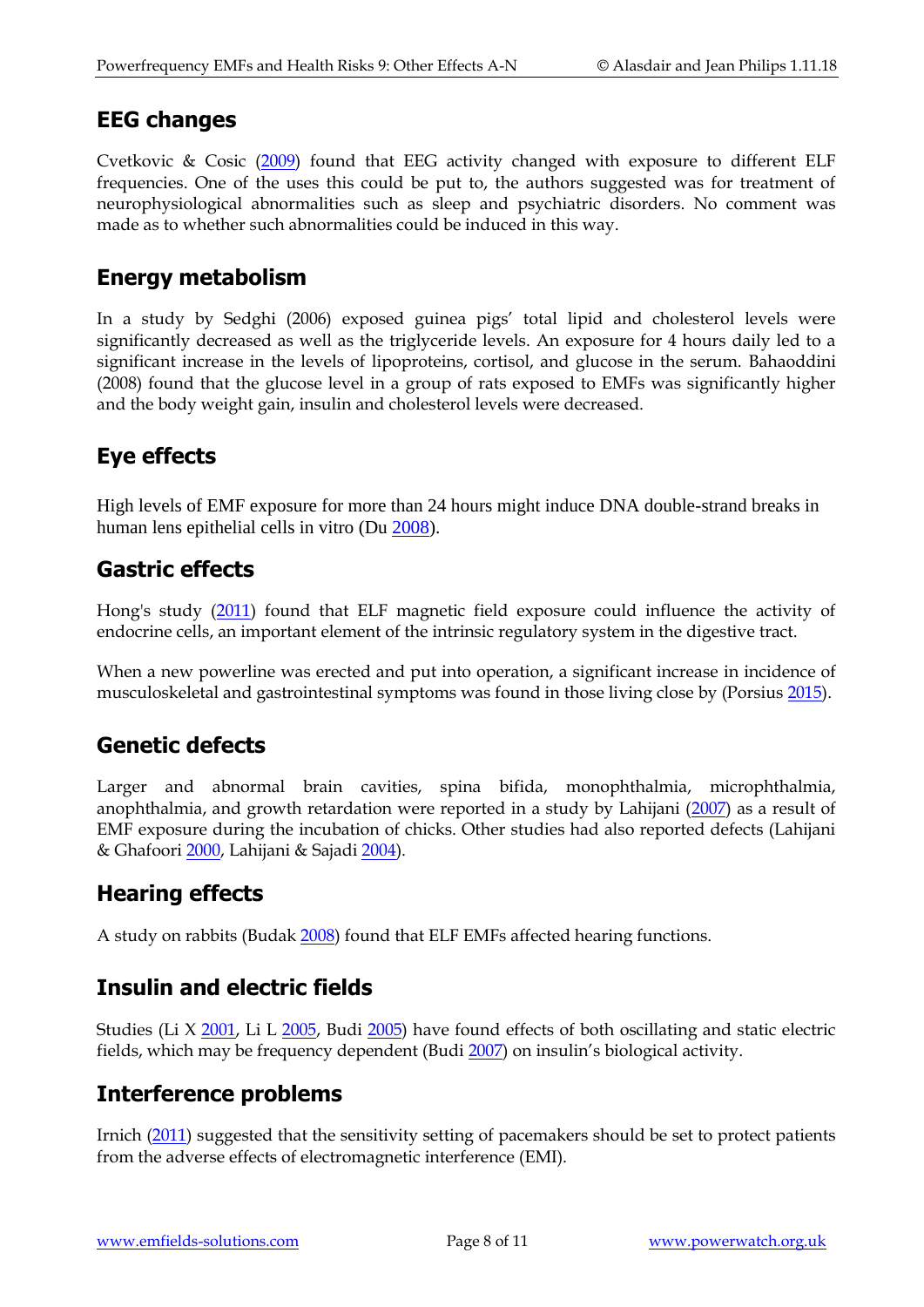Identifiable electromagnetic sources turned an implantable pulse generator off in 20 patients, necessitating the replacement of the unit with a magnetically shielded one. Electromagnetic interference may, in rare cases, constitute a severe threat to the well-being of patients implanted with a deep brain stimulator, to ease tremors (Blomstedt [2006\)](http://www.ncbi.nlm.nih.gov/pubmed/22151760).

Swiss cardiologists have said that magnets with Neodynium-Iron-Boron (NdFeB) which are increasingly being used in hard drives, mobile phones and personal jewellery, can be dangerous to patients with heart pacemakers or with implantable cardioverter-defibrillators. Temperature increases due to the presence of a generic implant indicate that demonstrating compliance with basic restrictions may not be enough to safeguard against interference, especially in the case of novel, emerging technologies that feature strong near-fields at frequencies below 10 MHz (Kyriako[u 2011\)](http://www.ncbi.nlm.nih.gov/pubmed/22105520).

Patients with cardiovascular implantable electronic devices (CIEDs) may be subject to EMI from electronic equipment used in dental offices, as they remain turned on throughout the treatment (Dadalti [2016\)](http://www.ncbi.nlm.nih.gov/pubmed/26765669). The risk of severe electromagnetic interference was 3.5 times higher with pacemakers than with implantable cardioverter defibrillators in facilities using clinical dentistry equipment (Miranda-Rius [2016\)](https://www.ncbi.nlm.nih.gov/pubmed/27748971).

In patients with CIEDs (cardiac implantable electronic devices), EMIs (electromagnetic interferences) may cause potentially serious and even life-threatening complications (inappropriate shocks, device malfunctions, inhibition of pacing in pacemaker-dependent patients) and may dictate device replacement. The association of inappropriate shocks with increased mortality highlights the importance of minimizing the occurrence of EMI (Corzani [2015\)](https://www.ncbi.nlm.nih.gov/pubmed/26313816).

Exposure to magnetic fields may affect the pressures of programmable cerebrospinal fluid (CSF) shunts (Altun [2017\)](https://www.ncbi.nlm.nih.gov/pubmed/27476923).

# **Kidney effects**

Tunik [\(2013\)](http://www.ncbi.nlm.nih.gov/pubmed/24282905) found that both pulsed and sinusoidal EMFs changed the molecular component of kidneys adversely. A significantly lower body weight as well as liver and kidney weights were found in young, male mice (Svedenstål & Johanson [1998\)](https://www.ncbi.nlm.nih.gov/pubmed/9706473). The authors conclude that the observed effects depend on exposure time, as well as gender & age.

# **Learning and memory effects**

Extremely low frequency magnetic field exposure from high-voltage power lines and substations near schools had a negative impact on the working memory of children (Ghadamgahi [2016\)](https://www.ncbi.nlm.nih.gov/pubmed/27194231).

Lotus seedpod procyanidins prevented learning and memory damage and oxidative damage caused by high levels (8mT) of EMF exposure, most likely through their ability to scavenge free radicals and to stimulate antioxidant enzyme activity (Duan [2013\)](http://www.ncbi.nlm.nih.gov/pubmed/23764910). Foroozandeh [\(2013\)](https://www.ncbi.nlm.nih.gov/pubmed/22397835) showed that the exposure to an 8 mT, 50 Hz magnetic field for 4 hours had adverse effects on memory consolidation in male and female mice. Che [\(2007\)](https://www.ncbi.nlm.nih.gov/pubmed/17683805) found that exposure to 50 Hz magnetic fields significantly impaired memory if for 20 hours a day, but not for 50 minutes per day. Zhao [\(2015\)](http://www.ncbi.nlm.nih.gov/pubmed/26138388) found that exposing mice to a 50 Hz magnetic field could impair their memory and alter their hippocampal neuronal morphology (Deng [2013\)](https://www.ncbi.nlm.nih.gov/pubmed/24158621). Magnetic field exposure affected memory consolidation in rats in an experiment by Jadidi in [2007.](http://www.ncbi.nlm.nih.gov/pubmed/17768075) Low-frequency fields induced an increase in the level of corticosterone in blood plasma and was associated with impairment in discrimination between familiar and novel objects (Mostafa [2002\)](https://www.ncbi.nlm.nih.gov/pubmed/12126997).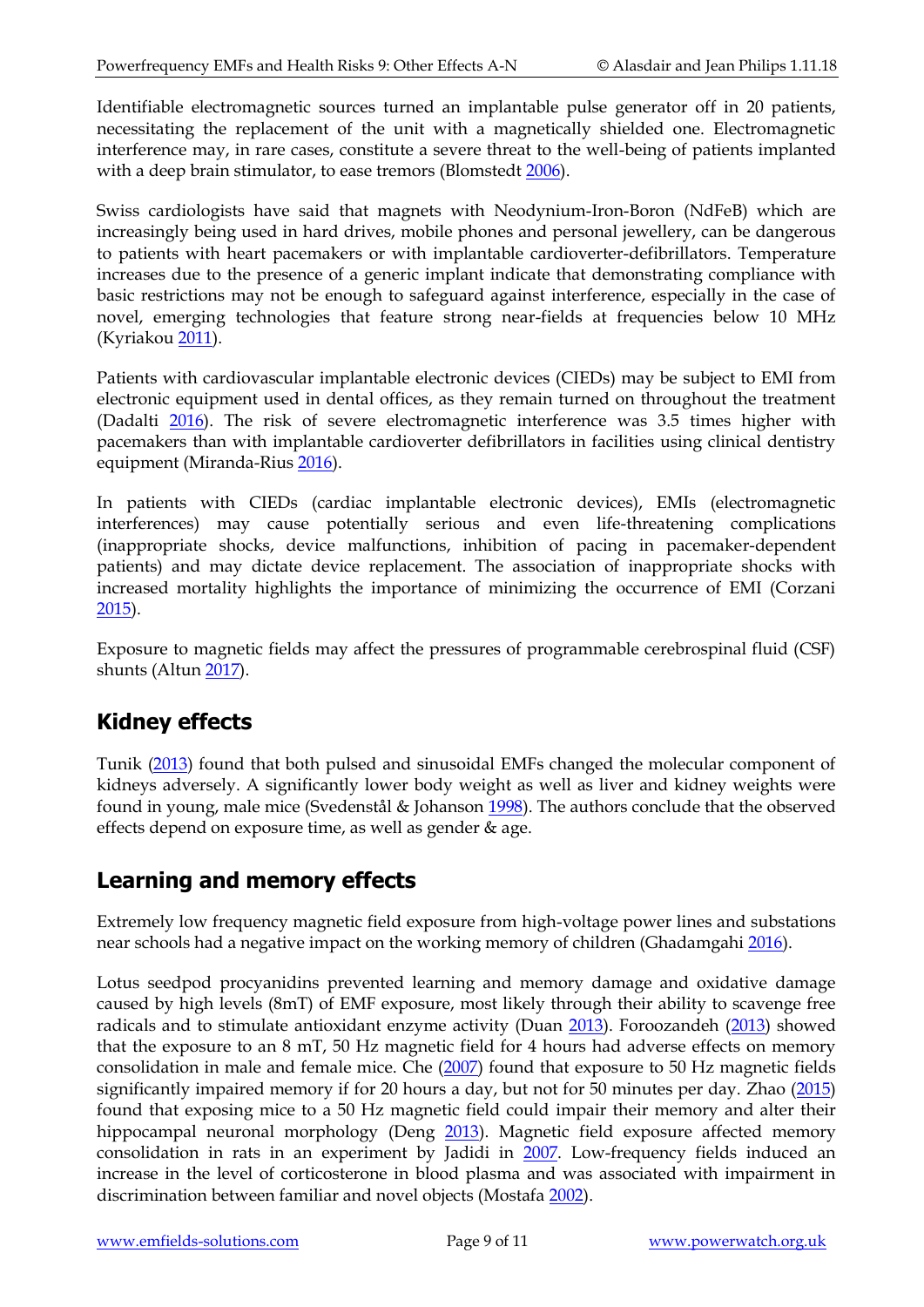Appropriately pulsed magnetic field during the refutation process of what one has been told or has heard can increase the probability a person will accept a false statement as true (Ross [2008\)](https://www.ncbi.nlm.nih.gov/pubmed/19037785). Stevens [\(2007\)](https://www.ncbi.nlm.nih.gov/pubmed/17004245) suggested that this effect may be due to exposure to a 0-5 microT magnetic field within EEG alpha-band frequencies (8-12 Hz), results in a reported change in emotional state. However, the Ross study found that true statements were not more likely to be accepted as false, so triggering of an emotional state is less probable unless one-sided.

Prior exposure to 60 Hz magnetic fields affected spatial learning in rats (Sienkiewicz [1998\)](http://www.ncbi.nlm.nih.gov/pubmed/9492163). Manikonda [\(2007\)](https://www.ncbi.nlm.nih.gov/pubmed/17196332) suggested that perturbed neuronal functions caused by ELF exposure (including memory) may involve altered Ca(2+) signaling events contributing to aberrant NMDA receptor activities.

#### **Lung, spleen and Liver**

Exposure to an electromagnetic field for 5 minutes every other day for 6 months caused cellular damage in rat lung and liver tissues and zinc supplementation inhibited the inflicted cellular damage. An important result of this study was that exposure to an electromagnetic field led to a significant decrease in zinc levels in lung and liver tissues (Baltaci [2012\)](http://www.ncbi.nlm.nih.gov/pubmed/22794512). Liver hydroxyproline level was significantly diminished in the group of guinea pigs exposed to power frequency electric field (Güler 2009). Yoon [\(2014\)](https://www.ncbi.nlm.nih.gov/pubmed/24467330) concluded that extremely low frequency magnetic fields could induce DNA damage in human lung fibroblasts and human lung epithelial cells.

Cabrales (2001) found that chronic exposure of mice to a 60 Hz magnetic field could influence some hematologic parameters and the weight of liver and spleen. Ibrahim (2008) and BL Li [\(2015\)](https://www.ncbi.nlm.nih.gov/pubmed/25910613) determined that chronic exposure of rats to a 50 Hz magnetic field might have detrimental effects on the liver and immunologic parameters and could induce oxidative stress in serum, liver and spleen.

The spleen is involved in the removal of bacteria, especially those without antibodies, and waste from the blood, the making of antibodies, and the making of red blood cells.

Bayat [\(2011\)](http://www.ncbi.nlm.nih.gov/pubmed/21870432) found that spleen volume was reduced in newborns after prenatal exposure to EMFs, especially early on in pregnancy.

Chicken eggs were exposed to ELF-MFs. This had created changes in the spleens of hatched chickens which could impair immune functions (Lahijani [2013\)](http://www.ncbi.nlm.nih.gov/pubmed/23046252).

# **Medical implants**

For workers at 110 kV substations with medical implants, the exposure may be high enough to cause interference (Korpinen & Pääkkönen [2016\)](https://www.ncbi.nlm.nih.gov/pubmed/27075421).

# **Mental Health problems**

Yamazaki [\(2006\)](http://www.ncbi.nlm.nih.gov/pubmed/16607646) found that people living within 300 metres of a high-voltage powerline were more likely to develop mental health problems, and those within 100 metres were nearly twice as likely.